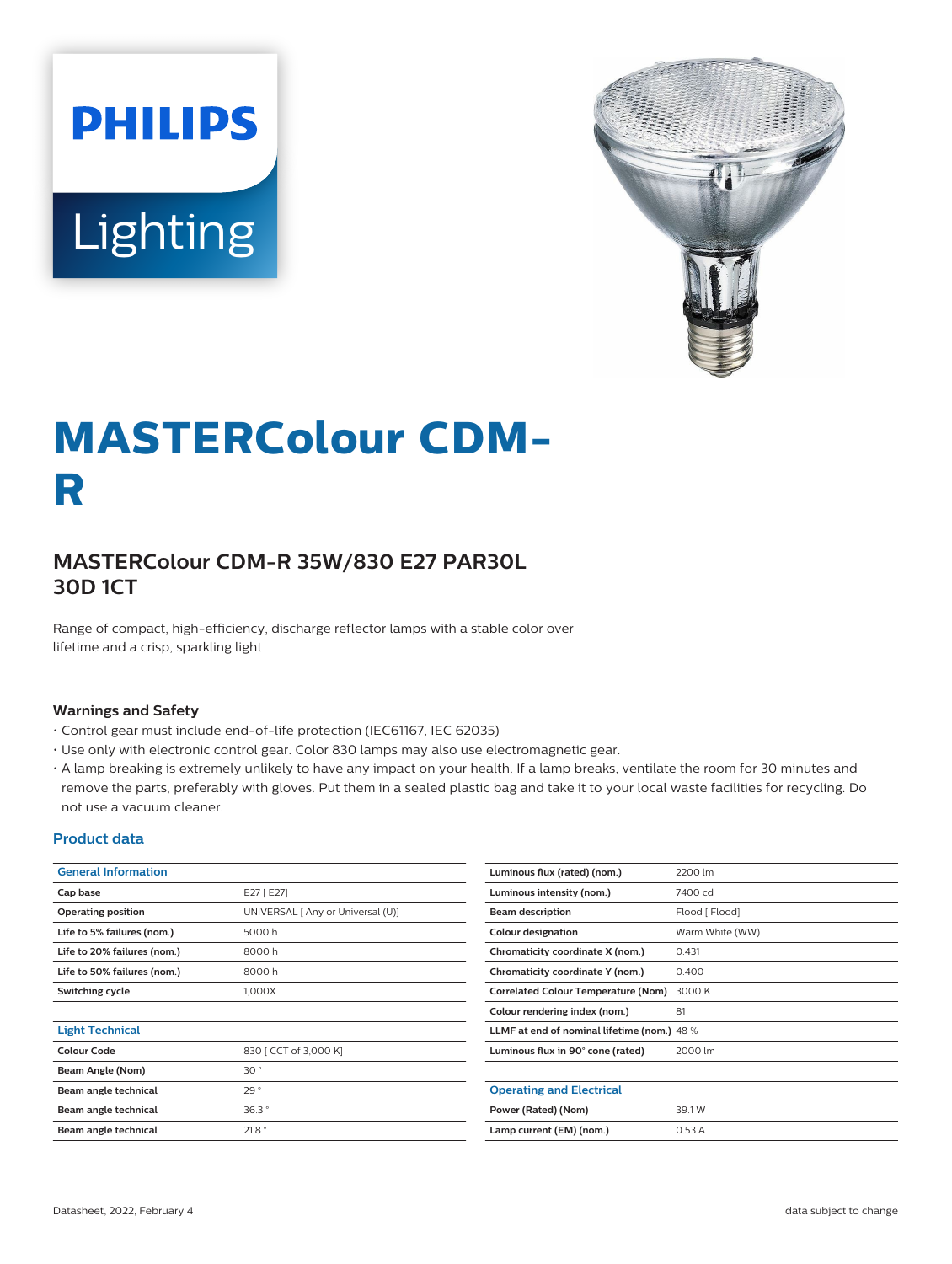## **MASTERColour CDM-R**

| Ignition supply voltage (max.)   | 198 V            |
|----------------------------------|------------------|
| Ignition peak voltage (max.)     | 5000 V           |
| Ignition supply voltage (min.)   | 198 V            |
| Re-ignition time (min.) (max.)   | $15 \text{ min}$ |
| Warm-up time to 60% light (nom.) | 120 <sub>s</sub> |
| Ignition time (max.)             | 30 <sub>s</sub>  |
| Voltage (Max)                    | 94 V             |
| Voltage (Min)                    | 78 V             |
| Voltage (Nom)                    | 86 V             |
|                                  |                  |

| Bulb temperature (max.)           | 300 °C                                |  |  |  |
|-----------------------------------|---------------------------------------|--|--|--|
| Cap-base temperature (max.)       | 200 °C                                |  |  |  |
|                                   |                                       |  |  |  |
| <b>Product Data</b>               |                                       |  |  |  |
| Full product code                 | 871150021170500                       |  |  |  |
| Order product name                | MASTERColour CDM-R 35W/830 E27 PAR30L |  |  |  |
|                                   | 30D 1CT                               |  |  |  |
| EAN/UPC - product                 | 8711500211705                         |  |  |  |
| Order code                        | 21170500                              |  |  |  |
| SAP numerator - quantity per pack | 1                                     |  |  |  |
| Numerator - packs per outer box   | 6                                     |  |  |  |
| <b>SAP material</b>               | 928071000691                          |  |  |  |
| SAP net weight (piece)            | $0.216$ kg                            |  |  |  |
| <b>ILCOS code</b>                 | MRS/UB-35/830-H-E27-95/125/30         |  |  |  |

**Energy consumption kWh/1,000 hours** 42 kWh

**Luminaire Design Requirements**

# **Controls and Dimming**

| Dimmable               | Nο    |
|------------------------|-------|
| Run-up time 90% (max.) | 3 min |
|                        |       |

#### **Mechanical and Housing**

| <b>Lamp Finish</b> | Clear                             |  |  |
|--------------------|-----------------------------------|--|--|
| <b>Bulb shape</b>  | PAR30L [ PAR 3.75 inch/95mm Long] |  |  |
|                    |                                   |  |  |

# **Approval and Application**

**Mercury (Hg) content (nom.)** 2.8 mg

#### **Dimensional drawing**



| Product                        | $D(max)$ D                | $C(max)$ $C$ |  |
|--------------------------------|---------------------------|--------------|--|
| MASTERColour CDM-R 35W/830 E27 | 97 mm 95 mm 123 mm 120 mm |              |  |
| PAR30L 30D 1CT                 |                           |              |  |

#### **MASTERColour CDM-R 35W/830 E27 PAR30L 30D 1CT**

#### **Photometric data**

1/13201 12001 1300